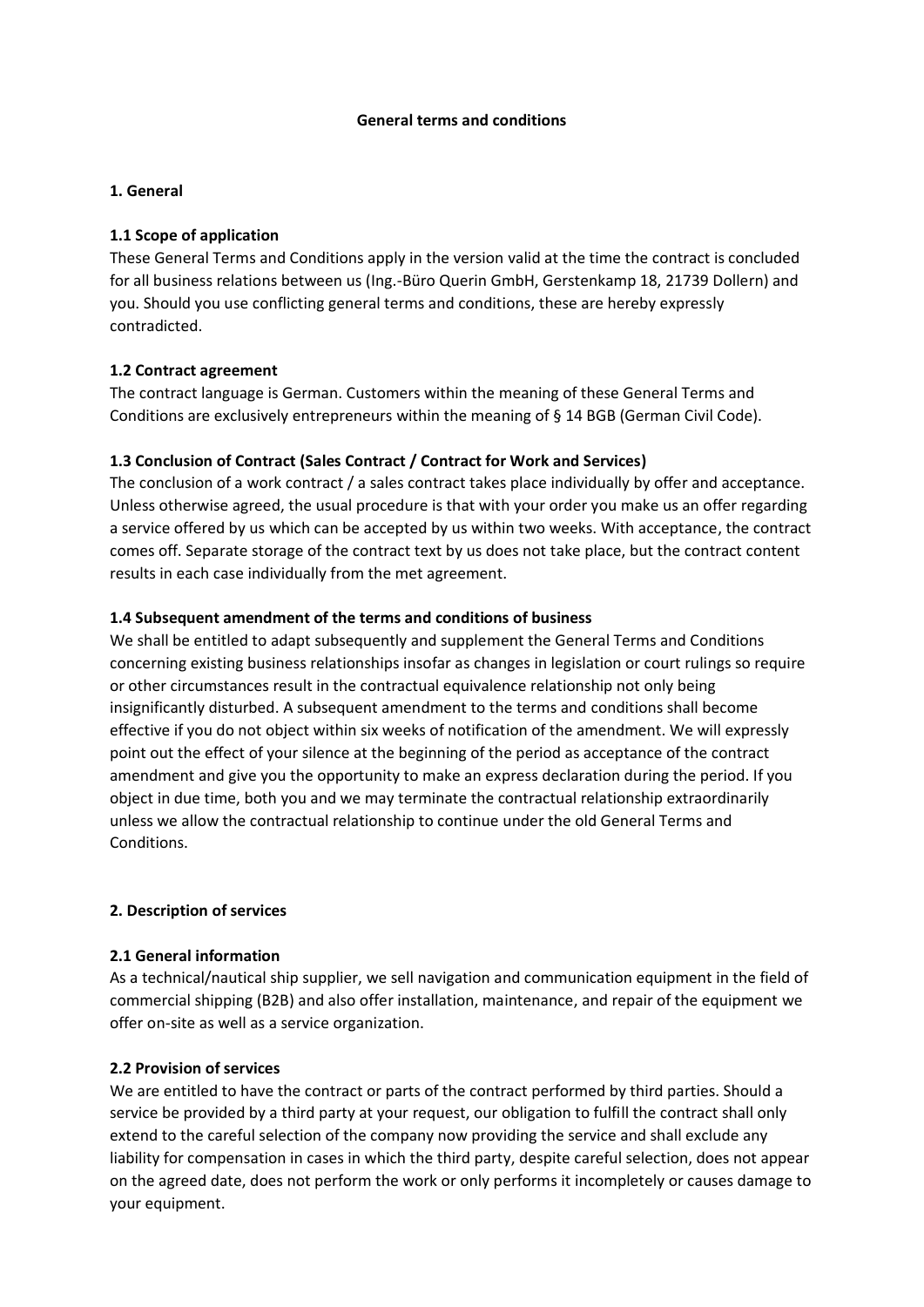### **2.3 Time of performance**

In principle, the delivery and service times are agreed individually with you. A prerequisite for compliance with these is that all technical and commercial questions between the contracting parties have been clarified in advance, and any necessary approvals for your project have been obtained. If you require changes or additions after the scheduling, the agreed deadlines/deadlines can no longer be met.

Unless expressly agreed otherwise, the delivery/service shall be effected by us within 21 days. In the case of purchase on account, the commencement date for the delivery/service shall be the day after the conclusion of the contract. The period shall end on the twenty-first day thereafter. If the last day of the period falls on a Saturday, Sunday or a public holiday recognized by the state at the place of delivery/service, the period shall end on the next working day.

### **3. Delivery**

### **3.1 Partial deliveries**

We are entitled to make partial deliveries if this is reasonable for you. In the case of partial deliveries, however, you will not incur any additional shipping costs.

### **3.2 Delivery and service delays**

Delays in delivery and performance due to force majeure and due to extraordinary and unforeseeable events, which cannot be prevented by us even with the utmost care and for which we are not responsible (this includes in particular strikes, official or judicial orders and cases of incorrect or improper self-supply despite the cover transaction to that effect), entitle us to postpone the delivery for the duration of the hindering event.

#### **3.3 Exclusion of delivery**

P.O. box addresses are not supplied.

#### **3.4 Storage costs**

If dispatch or delivery of the goods is delayed at your request, we reserve the right to invoice you for the costs incurred (in particular storage costs).

# **3.5 Default of acceptance**

If you fall behind with the acceptance of the ordered goods, we shall be entitled, after setting a reasonable period of grace, to withdraw from the contract and claim damages for delay or nonperformance. During the default of acceptance, you shall bear the risk of accidental loss or accidental deterioration.

#### **4. Payment**

# **4.1 Prices and shipping costs**

All prices are exclusive of value-added tax. Besides, there shall be the separately stated costs for packaging and dispatch, unless collection by you at our place of business is agreed. If our service technicians or service technicians from third parties are employed, additional costs may arise.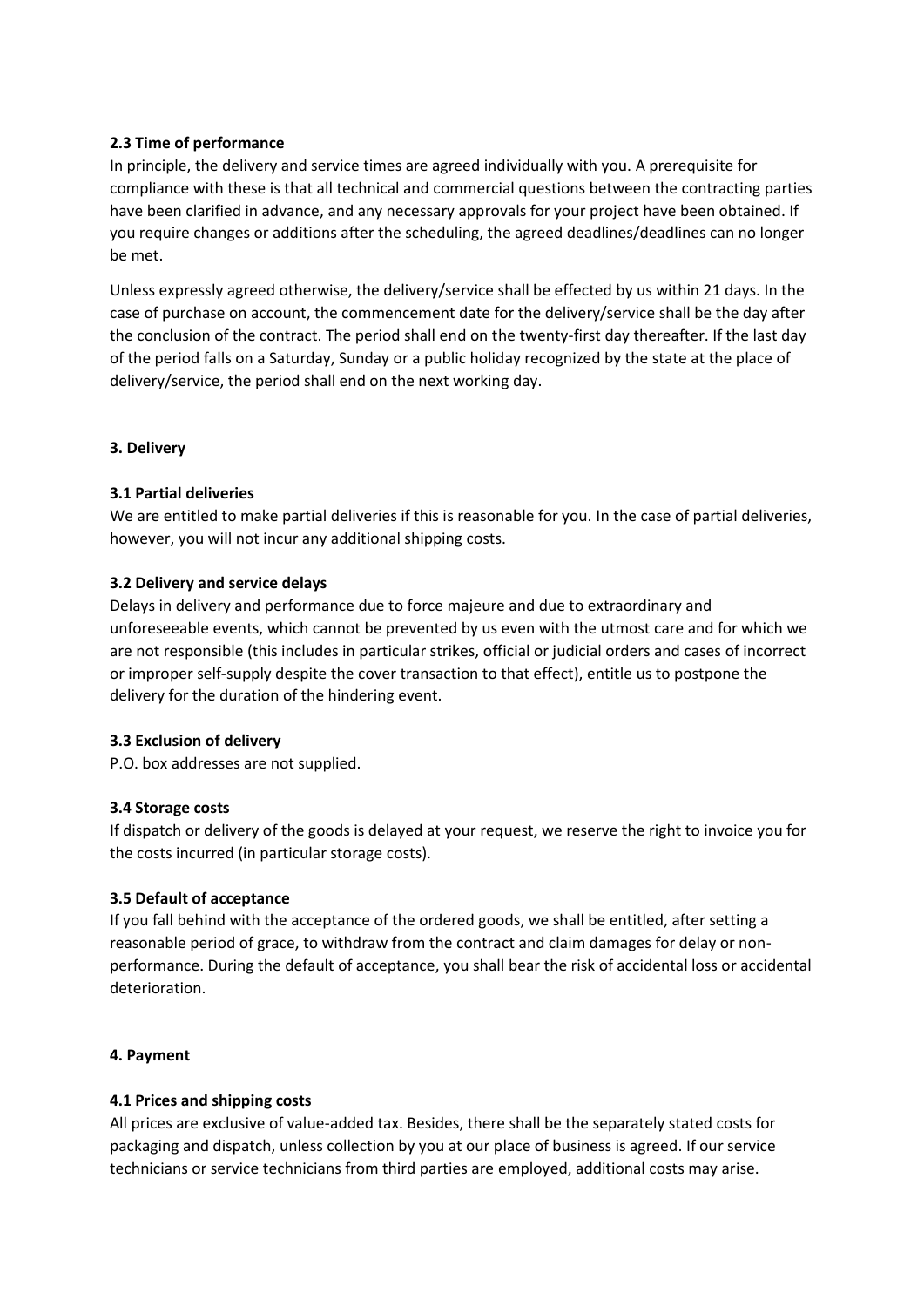Also, contractual partners outside the EU may incur additional costs, in particular, those for the transfer of money by banks and import duties and taxes for which we are not responsible.

# **4.2 Default in payment**

You will be in default of payment if we do not receive a payment within ten days of receipt of the invoice. In the event of late payment, interest will be charged at a rate of 9 percentage points above the base interest rate of the European Central Bank. Should you fall into arrears with your payments, we reserve the right to charge 5 euro reminder fees. The assertion of further damages remains unaffected. You have the option of proving that we have incurred no damage or less damage.

# **4.3 Right of retention**

You shall only be entitled to assert a right of retention for such counterclaims, which are due and based on the same legal relationship as your obligation.

# **5. your responsibility**

# **5.1 General information**

You are solely responsible for the content and correctness of the data and information you transmit.

This includes, in particular, the delivery/billing address or the berth of your ship as well as the correct scheduling of requested services or repairs. In the case of repairs, a description of the fault must also be given as accurately as possible so that our service technicians or service technicians from third parties can be optimally prepared for use.

# **5.2 Access and requirements at the site of operation**

If we have to carry out work on your premises or if the booked service covers this, you must ensure that we are granted access to the respective premises/places of use or that an appropriate key is handed over. You must also ensure that there are a sufficient power supply, any necessary aids and auxiliary personnel at the premises/places of deployment. You must also take the necessary safety precautions so that we can perform our services properly. You are responsible for delays caused by your failure to cooperate.

# **5.3 Consultations**

Any advice on the functionality and suitability of the goods for your intended purpose is given by us only as assistance and is not to be understood as an assurance. You are responsible for ensuring that you obtain comprehensive information on the functionality and suitability of the goods and, if necessary, obtain information from third parties.

# **5.4 Data backup**

You are jointly responsible for saving the information sent. We cannot be held responsible for the loss of the information you send us as we do not provide a general data security guarantee.

# **6. Retention of title**

# **6.1 General information**

The goods, works, and materials delivered by us shall remain our property until all present and future claims arising from the business relationship have been completely fulfilled. You assign to us any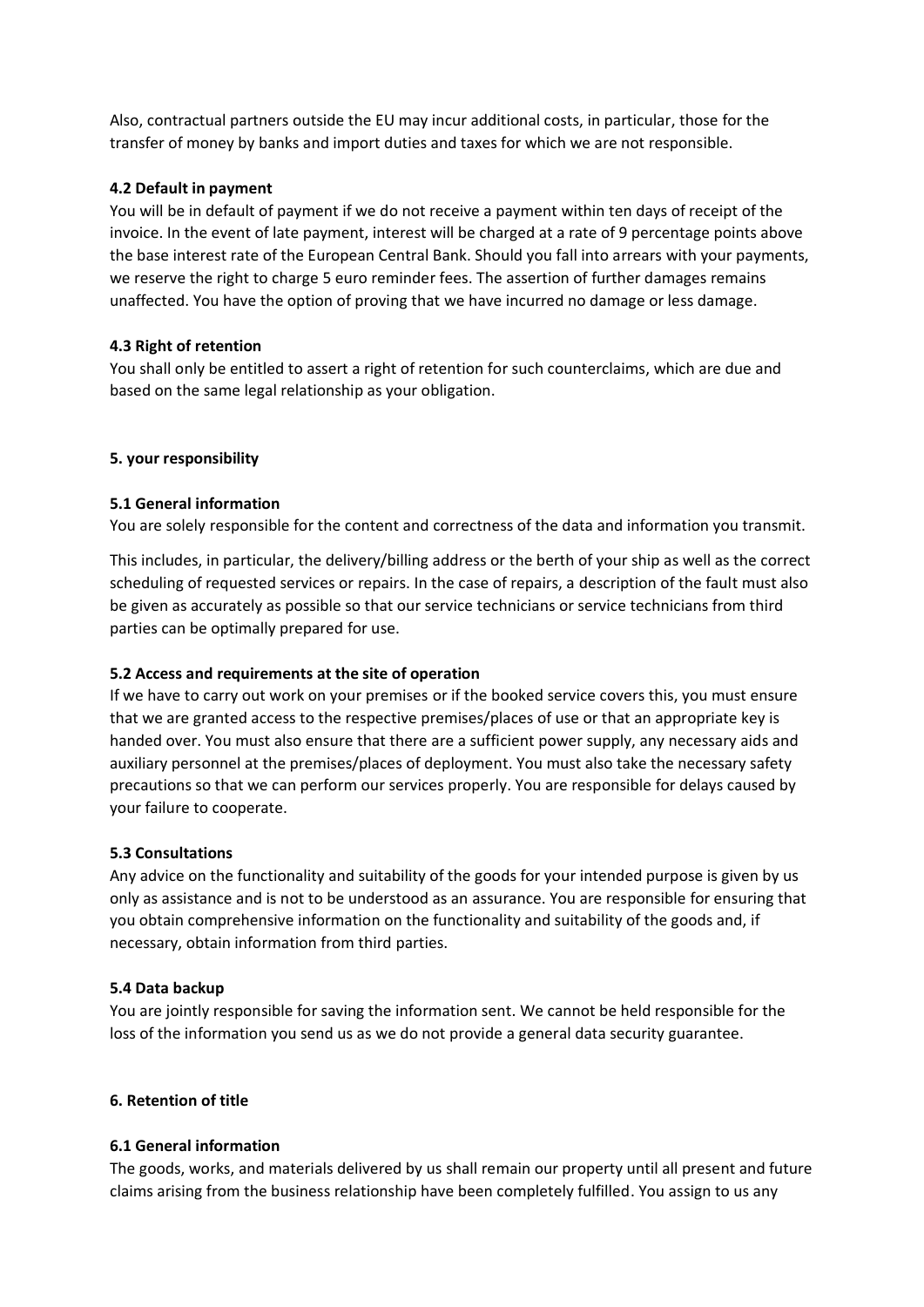claim or replacement which you may receive for the damage, destruction or loss of these goods. Unless otherwise agreed below, you shall not be entitled to sell, give away, pledge or assign by way of security the goods delivered to you under retention of title.

### **6.2 Attachment and other impairments**

If the item subject to retention of title is seized or otherwise impaired by third parties, you must notify us immediately so that an action can be brought under §771 ZPO. If the third party is not in a position to reimburse the judicial and extrajudicial costs of an action under § 771 ZPO, you shall be liable for the loss incurred by us.

# **6.3 Resale**

You are entitled to resell the reserved goods in the normal course of business. You hereby assign to us the customer's claims arising from the resale of the reserved goods in the amount of the agreed final invoice amount (including value-added tax). This assignment shall apply irrespective of whether the object of sale has been resold without or after processing. You remain authorized to collect the claim even after the assignment. Our authority to collect the claim ourselves shall remain unaffected thereby. However, we shall not collect the claim as long as you meet your payment obligations from the collected proceeds, are not in default of payment, and, in particular, as long as no application for the opening of insolvency proceedings has been filed and payments have not been suspended.

### **6.4 Transformation, treatment, and processing**

The treatment and processing or transformation of the purchased item by you shall always be carried out in our name and on our behalf. In this case, your expectant right to the object of sale shall continue in the transformed object. If the object of sale is processed with other objects not belonging to us, we acquire co-ownership of the new object in the ratio of the objective value of the object of sale to the other processed objects at the time of processing. The same shall apply in the event of mixing. If the mixing is carried out in such a way that your item is to be regarded as the main item, it shall be deemed agreed that you transfer proportionate co-ownership to us and keep the resulting sole ownership or co-ownership for us. To secure the claims against you, you shall also assign to us such claims which accrue to you against a third party through the combination of the reserved goods with a piece of real estate; we hereby accept this assignment.

# **6.5 Return**

If you act in breach of contract, in particular in the event of default in payment, but also in the event of an application for insolvency proceedings against your assets, we shall be entitled to take back the goods. In this case, taking back the goods does not constitute withdrawal from the contract, unless we expressly declare this in writing.

#### **6.6 Release of securities**

If the value of the securities exceeds the value of the secured claims by more than 15 percent, we shall be obliged to release securities at your request.

# **7. Warranty**

# **7.1 Warranty for purchase contracts**

# **7.1.1 General information**

There are statutory warranty rights. A warranty claim can only arise concerning the properties of the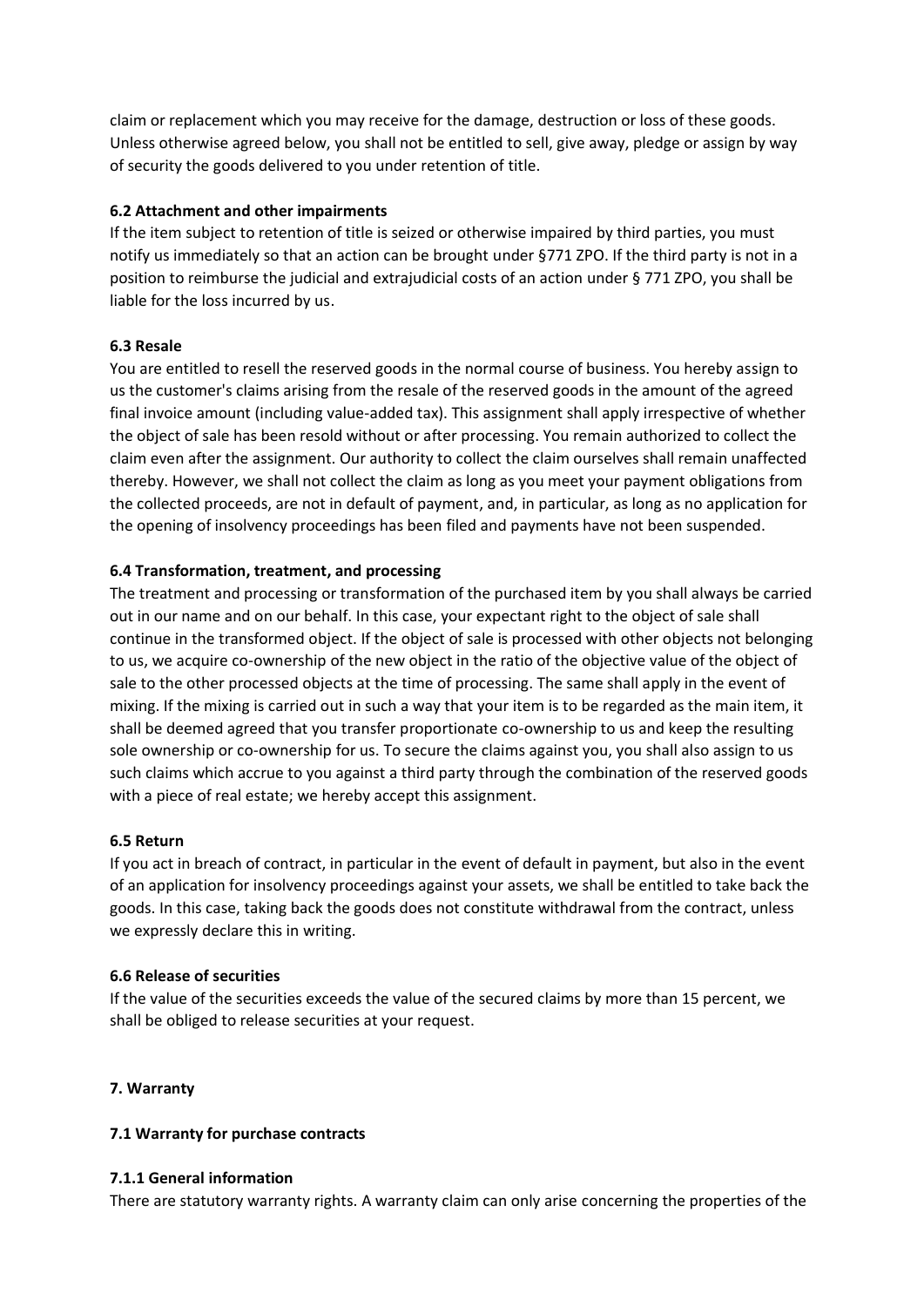goods; the warranty claim does not cover reasonable deviations in the aesthetic properties of the goods. In particular, concerning the descriptions, representations, and information in our offers, brochures, catalogs, on the website and other documents, technical and design deviations may occur (e.g., color, weight, dimensions, design, scale, positioning etc.) insofar as these changes are reasonable for you. Such reasonable reasons for change may result from customary fluctuations and technical production processes. As far as guarantees are given in addition to the warranty claims, you will find their exact conditions with the product. Possible guarantees do not affect warranty rights.

# **7.1.2 Warranty claims**

In the event of a defect, we shall, at our discretion, provide subsequent performance in the form of rectification of the defect or replacement delivery. The risk of accidental loss or deterioration of the goods shall pass to you when the goods are handed over to the person designated for transport. You must report obvious defects immediately and non-obvious defects immediately after the discovery in text form; otherwise, the assertion of the warranty claim is excluded. Timely dispatch is sufficient to meet the deadline. It shall bear the full burden of proof for all claim prerequisites, in particular for the defect itself, for the time of discovery of the defect and for the timeliness of the notice of defect.

# **7.1.3 Rights in the case of insignificant defects**

If there is only an insignificant defect, you only have the right to a reasonable reduction of the purchase price under exclusion of the right of withdrawal.

# **7.1.4 Damages for Defects**

For damages, which are to be led back to improper treatment or use, no guarantee is given. The following disclaimer of warranty is expressly referred to.

# **7.1.5 Statute of limitations**

For used goods, the warranty is excluded and for new goods, the warranty is one year. Excluded from this is the right of recourse, according to § 478 BGB. The shortening of the limitation period expressly does not exclude liability for damages resulting from injury to life, body or health or in the case of intent or gross negligence. The provisions of the Product Liability Act shall also remain unaffected.

# **7.2 Warranty for contracts for work and services**

# **7.2.1 Warranty claim**

There are statutory warranty rights. If the work is defective and you demand subsequent performance, we may, at our discretion, remedy the defect or produce a new work. If defects are not remedied even after at least two attempts at repair, you shall be entitled to rescission or reduction.

# **7.2.2 Rights in case of insignificant defects**

If there is only an insignificant defect, you shall only be entitled to a reasonable reduction of the agreed remuneration, excluding the right of withdrawal.

# **7.2.3 Damages for Defects**

For damages, which are to be led back to improper treatment or use, no guarantee is given. The following disclaimer is expressly referred to.

# **7.2.4 Transfer of risk**

The risk of accidental loss or deterioration of the work shall not pass to you within the framework of warranty processing until acceptance of the work.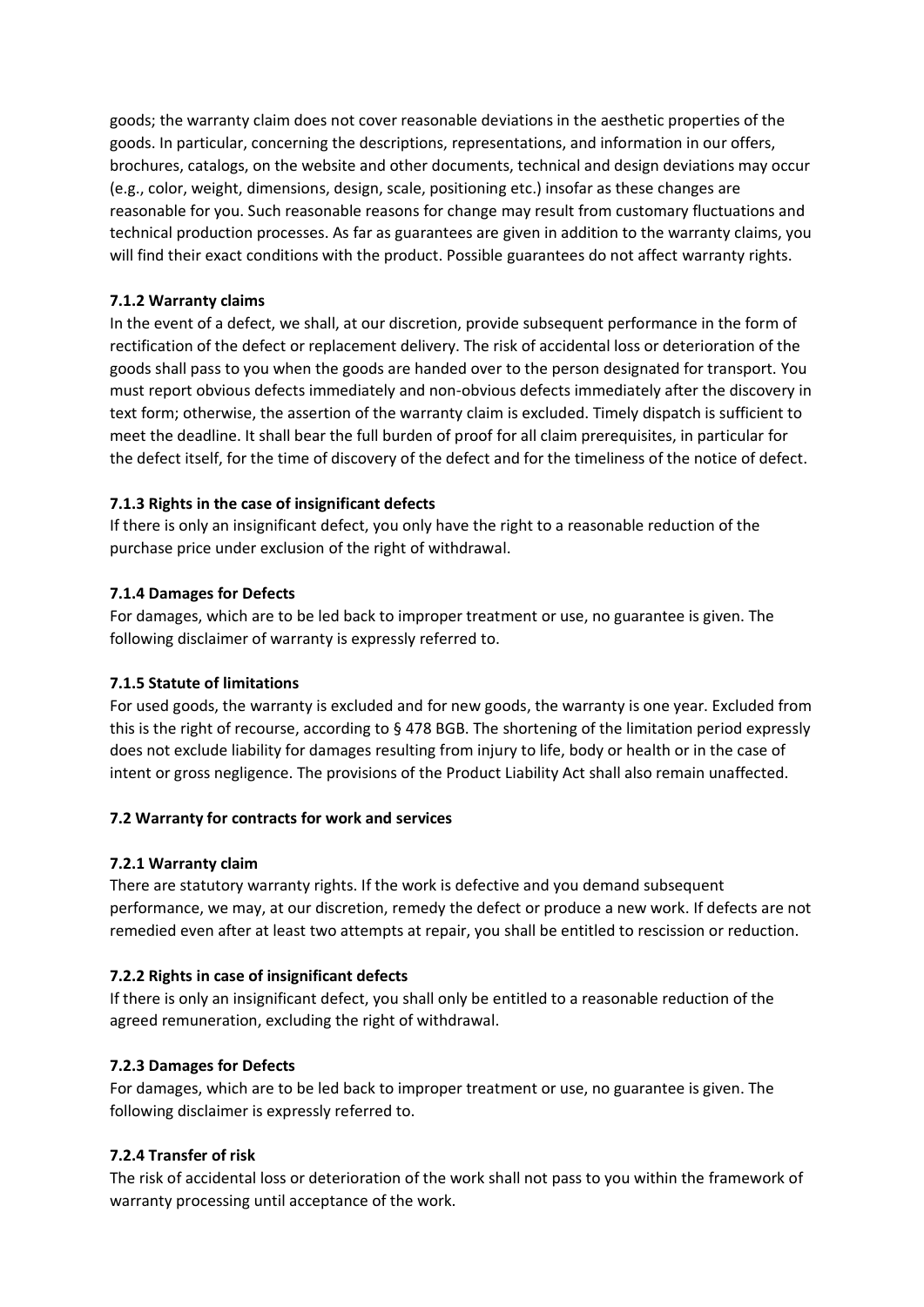### **7.2.5 Services**

If services are required for a ship abroad within the scope of liability for defects, we shall fulfill our obligations under liability for defects after arrival in a German port. If this is not possible because the ship is not coming to a German port, we must be allowed to organize an appropriate service. If you order an external service without our consent, we will not be responsible for the costs incurred by you.

### **7.2.6 Statute of Limitations**

Warranty claims expire within one year after the transfer of risk, unless it is a matter of the construction of a building or a work, the success of which in the provision of planning or monitoring services for this is involved. In such cases, the limitation period shall be five years. The shortening of the limitation period expressly does not exclude liability for damages resulting from injury to life, limb or health, or in the case of intent or gross negligence. The provisions of the Product Liability Act shall also remain unaffected.

### **7.3 Non-existence of the warranty right**

A warranty claim is not given in the following cases, as far as the defect is caused by:

- Unsuitable or improper use/placement of the goods
- arbitrary reworking
- faulty assembly or commissioning of the goods by you or third parties
- natural wear and tear of the goods
- faulty or negligent handling of the goods
- Use of unsuitable equipment for the goods
- external effects of environmental influences on the goods

#### **8. Liability**

#### **8.1 Disclaimer of liability**

We, as well as our legal representatives and vicarious agents, are only liable for intent. We shall only be liable for gross or slight negligence if material contractual obligations (i.e., obligations whose observance is of particular importance for achieving the purpose of the contract) are affected. The liability is limited to the foreseeable, contract-typical damage.

In particular, our liability is excluded if a service or repair cannot be successfully completed due to circumstances for which we are not responsible.

#### **8.2 Reservation of liability**

The above exclusion of liability does not apply to liability for damages resulting from injury to life, limb, or health. The provisions of the Product Liability Act shall also remain unaffected by this exclusion of liability.

#### **9. Final provisions**